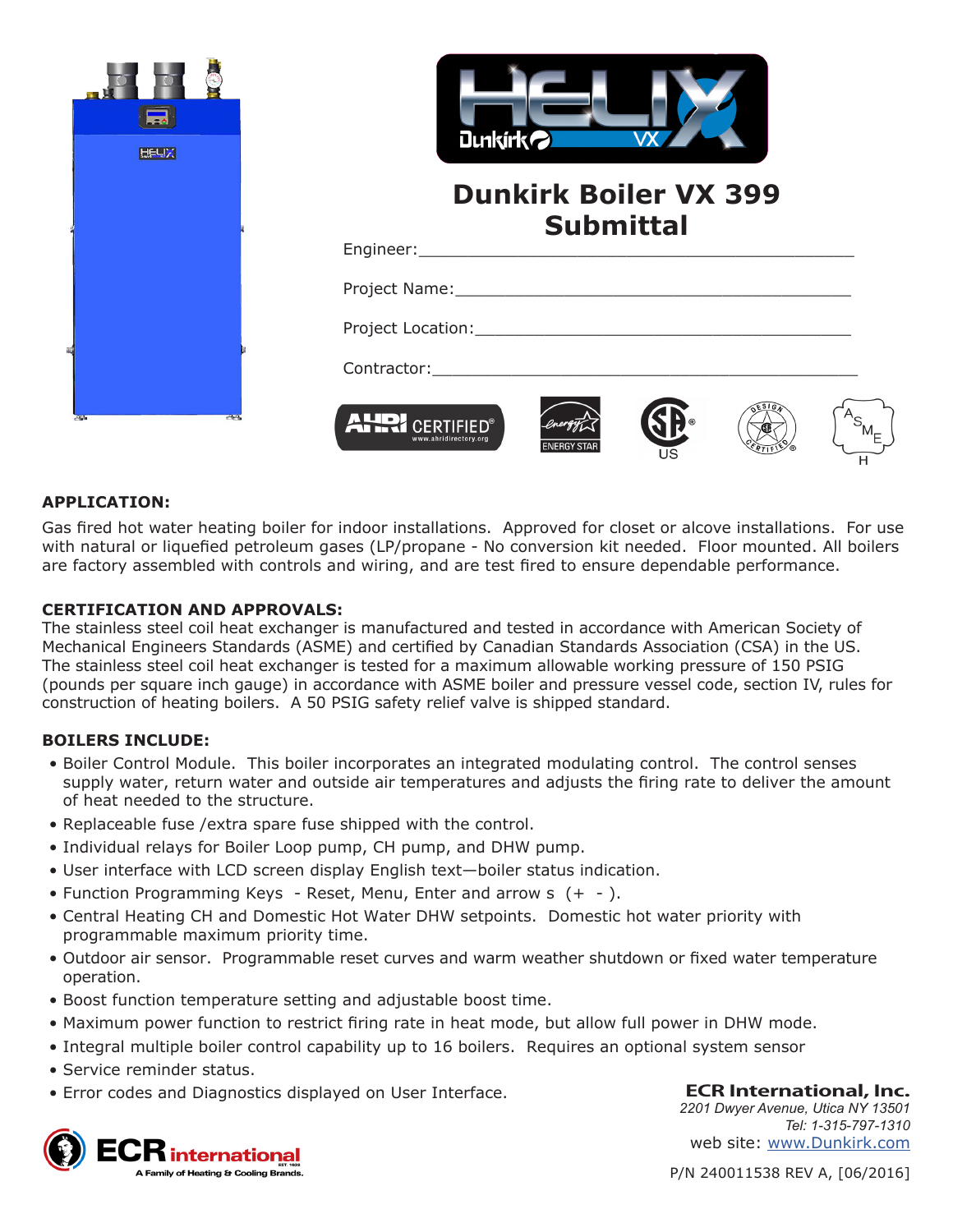#### **Boiler Combustion System**

- $\blacktriangleright$  Premix modulating gas valve and blower. Fully Modulating with a 5:1 turn down ratio.
- ▶ Stainless Steel Fiber Mesh Burner
- $\blacktriangleright$  Line voltage/intermittent direct spark ignition and separate flame sensing rod.

### **Heat Exchanger Assembly**

- $\triangleright$  Vertically mounted single piece helical fin tube coil. Manufactured out of 316L stainless steel tubing with 444 stainless steel fins welded onto the coil with a laser automated process.
- $\triangleright$  Non-metallic flue gas collector with built in condensate drain trap.

#### **Other**

- $\blacktriangleright$  Electrical 120 Volts AC, 60 hertz, 1 phase less than 12 amp
- $\blacktriangleright$  Low voltage terminal strip.
- $\blacktriangleright$  Boiler is CSD-1 Compliant\*\*.
	- ◊ UL listed manual reset probe type low water cutoff with status indicator lights and test feature.
	- ◊ Manual Reset High Limit function.

### **OPTIONAL EQUIPMENT:**

- $\blacktriangleright$  4" concentric vent kit
- $\blacktriangleright$  Multiple boiler system sensor
- ► Boiler Loop Pump Optional Factory Supplied Boiler loop pumps at 30°F AT
- External Manual Reset Limit Control
- $\blacktriangleright$  High Altitude Kit

|                                          | <b>General Boiler Pump Sizing Chart</b> |           |                  |
|------------------------------------------|-----------------------------------------|-----------|------------------|
|                                          | System ∆T                               | Flow, GPM | <b>Feet Head</b> |
|                                          | 20                                      | 38        |                  |
| <b>Optional Factory Boiler Loop Pump</b> | 30                                      | 25        | 18               |
|                                          | 40                                      | 19        | 12               |
|                                          | 50                                      | 15        | 8                |
|                                          | 60                                      | 12        |                  |

\*\* CSD-1 Compliant - listing based on manufacturer's interpretation of CSD-1 requirements. Consult authority having jurisdiction prior to installation.



**ECR International, Inc.** *2201 Dwyer Avenue, Utica NY 13501 Tel: 1-315-797-1310* web site: www.Dunkirk.com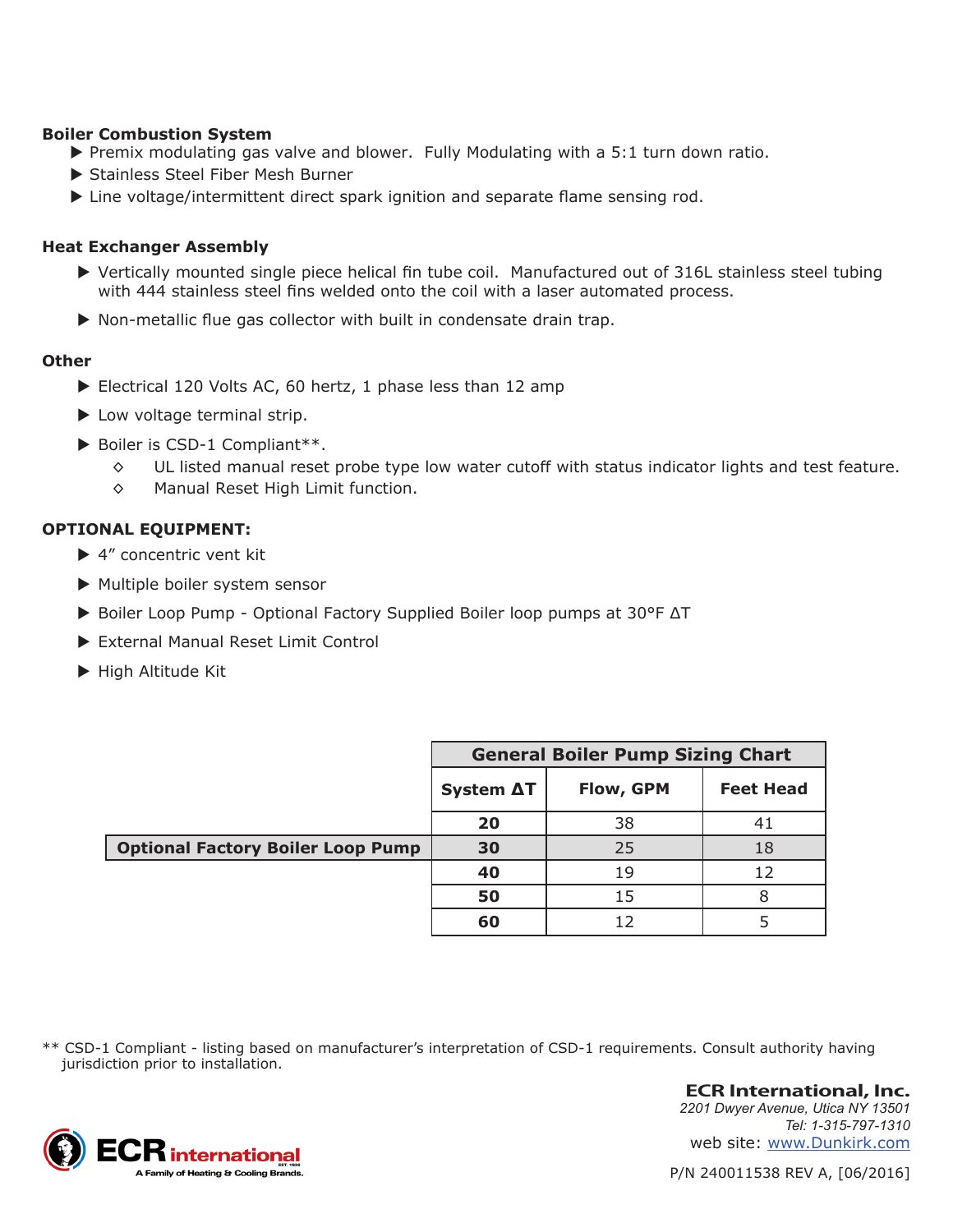# **DIMENSIONS**



**TOP FRONT** 

 $\boxed{\Xi}$ 

 $\circ$ 

**BACK OF BOILER**

C

 $\Box$ 

**ECR International, Inc.** *2201 Dwyer Avenue, Utica NY 13501 Tel: 1-315-797-1310* web site: www.Dunkirk.com

I

Æ

 $H$  $\triangle$ 

**OF BOILER** \* Note - Alternate Condensate Drain Connection on Right Side of Boiler.

\*\*Physical Data "D" includes optional L-4006 kit.

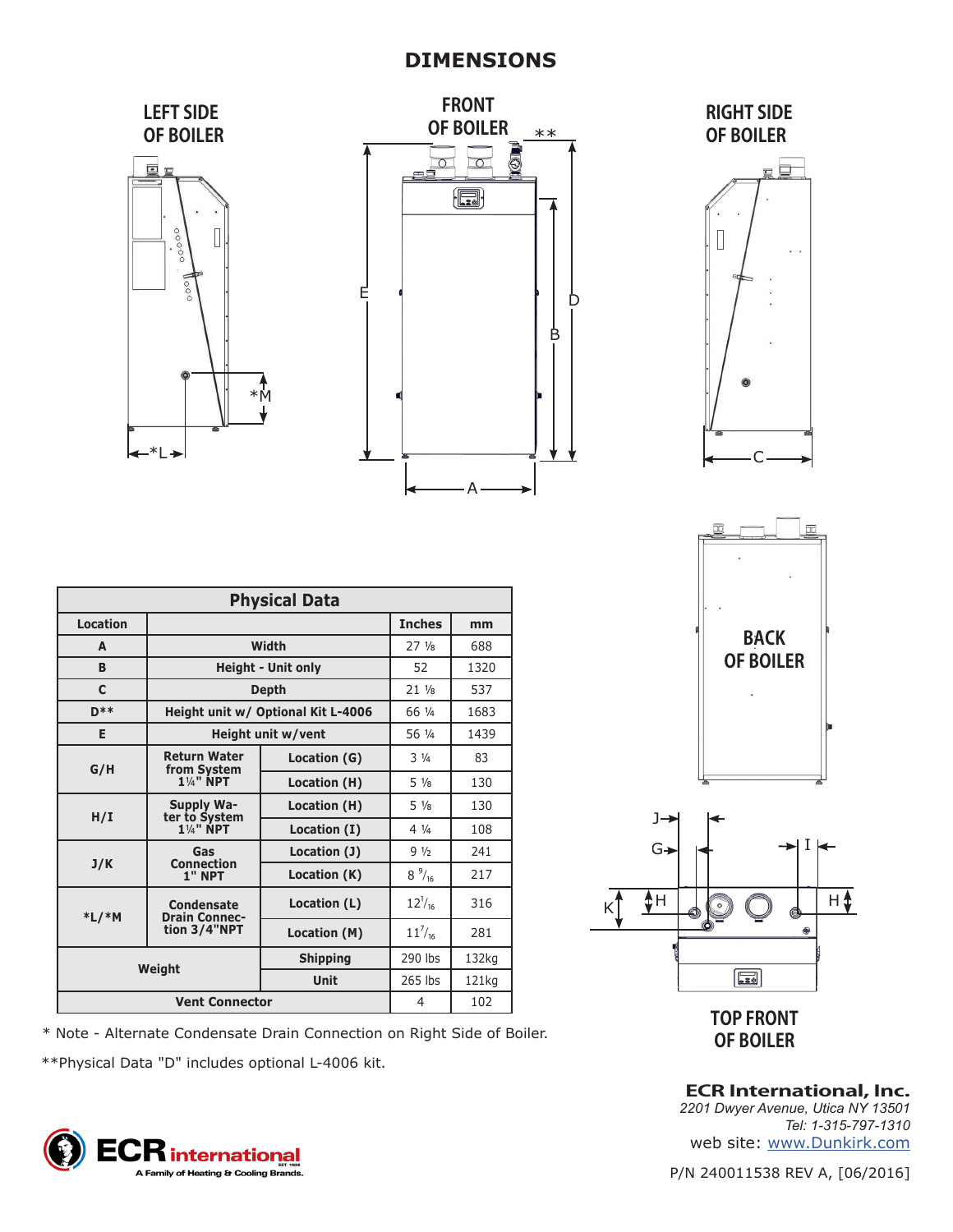# **CLEARANCES**

| <b>Dimension</b>                                                                                                                                                                                                                                                                                                                                                                                                                   | Combustible Materials <sup>(1)</sup> | Service <sup>(1)(2)</sup> |
|------------------------------------------------------------------------------------------------------------------------------------------------------------------------------------------------------------------------------------------------------------------------------------------------------------------------------------------------------------------------------------------------------------------------------------|--------------------------------------|---------------------------|
| <b>Model</b>                                                                                                                                                                                                                                                                                                                                                                                                                       | 399                                  | 399                       |
| Top(A)                                                                                                                                                                                                                                                                                                                                                                                                                             | $0''(0 \text{ cm})$                  | 18" (36 cm)               |
| Left Side (B)                                                                                                                                                                                                                                                                                                                                                                                                                      | $0''(0 \text{ cm})$                  | $6"$ (16 cm)              |
| <b>Right Side (C)</b>                                                                                                                                                                                                                                                                                                                                                                                                              | $0''(0 \text{ cm})$                  | 6" (16 cm)                |
| Front (D)                                                                                                                                                                                                                                                                                                                                                                                                                          | $0''(0 \text{ cm})$                  | 24" (61cm)                |
| Back (E)                                                                                                                                                                                                                                                                                                                                                                                                                           | $0''(0 \text{ cm})$                  | $0''(0 \text{ cm})$       |
| <b>Combustion Air/Vent Piping</b>                                                                                                                                                                                                                                                                                                                                                                                                  | $0''(0 \text{ cm})$                  | 6" (16 cm)                |
| <b>Hot Water Piping</b>                                                                                                                                                                                                                                                                                                                                                                                                            | See Local Code                       | 3" (7 cm                  |
| <sup>(1)</sup> Required distances measured from boiler jacket.<br>$\overline{121}$ $\overline{21}$ $\overline{21}$ $\overline{21}$ $\overline{21}$ $\overline{21}$ $\overline{21}$ $\overline{21}$ $\overline{21}$ $\overline{21}$ $\overline{21}$ $\overline{21}$ $\overline{21}$ $\overline{21}$ $\overline{21}$ $\overline{21}$ $\overline{21}$ $\overline{21}$ $\overline{21}$ $\overline{21}$ $\overline{21}$ $\overline{21}$ |                                      |                           |

**(2)** *Service, proper operation clearance recommendation.*







**ECR International, Inc.** *2201 Dwyer Avenue, Utica NY 13501 Tel: 1-315-797-1310* web site: www.Dunkirk.com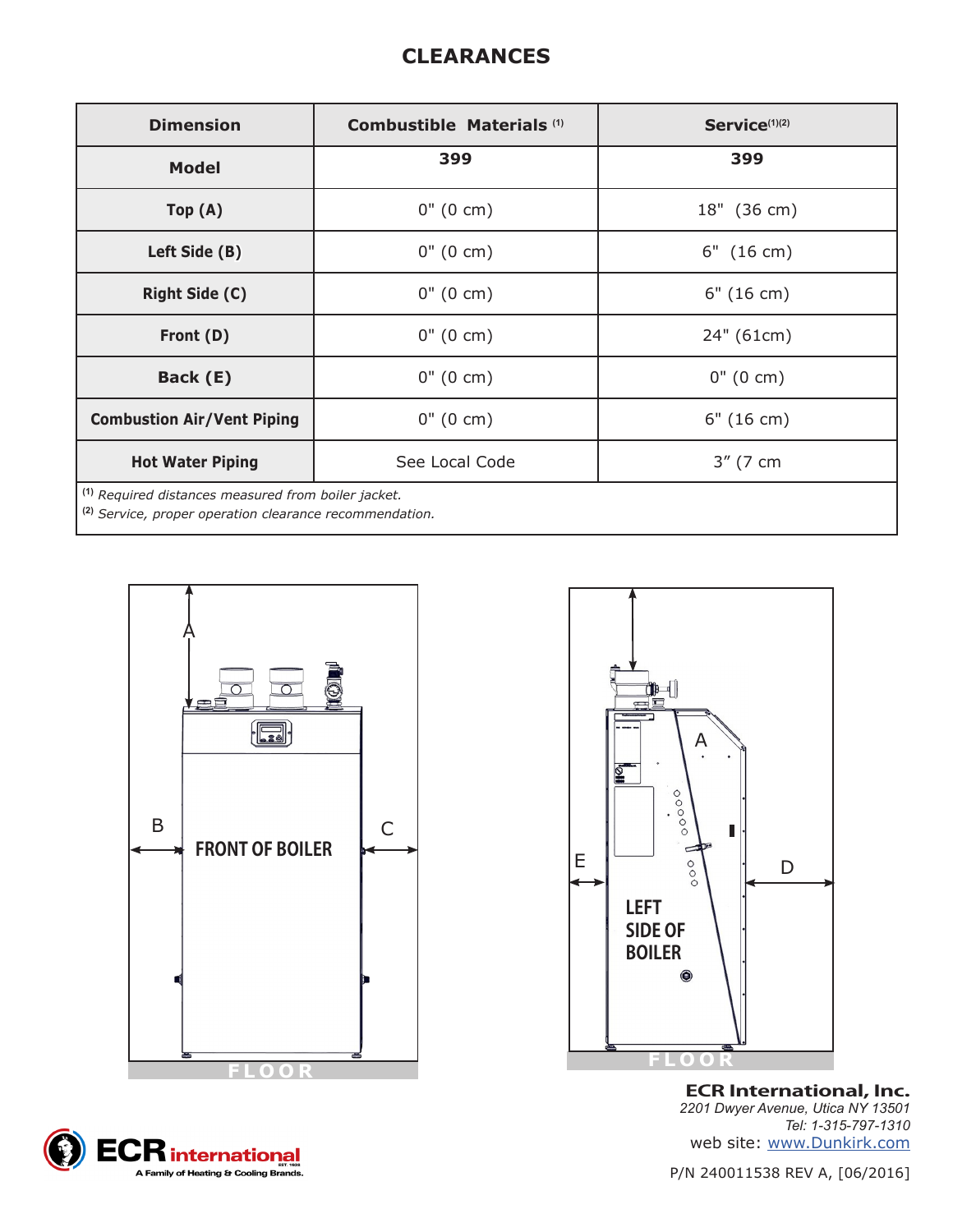### **Combustion Air And Vent Pipe Fittings Must Conform With The Following:**

| Item                      | Material                                       | <b>Standards</b>              |
|---------------------------|------------------------------------------------|-------------------------------|
| Vent Pipe<br>and Fittings | PVC schedule 40                                | ANSI/ASTM D1785               |
|                           | <b>PVC - DWV</b>                               | ANSI/ASTM D2665               |
|                           | CPVC schedule 40                               | ANSI/ASTM D1784/<br>F441      |
|                           | SDR-21 & SDR-26<br><b>PVC</b>                  | ANSI/ASTM D2241               |
|                           | ABS-DWV                                        | ANSI/ASTM D2661               |
|                           | Schedule 40ABS                                 | ANSI/ASTM F628                |
|                           | PP (Polypropylene)<br>Pipe and Compo-<br>nents | UL 1738<br><b>ULC S636-08</b> |
| Pipe<br>Cement/<br>Primer | <b>PVC</b>                                     | ANSI/ASTM D2564               |
|                           | <b>CPVC</b>                                    | ANSI/ASTM F493                |
|                           | Schedule 40 ABS                                | ANSI/ASTM D2235               |

- IPEX is approved vent manufacturer in Canada listed to ULC-S636.
- IPEX System 636 Cements and Primers are approved in Canada listed to ULC-S636.

Use of cellular core PVC (ASTM F891), cellular core CPVC, or Radel® , (Polyphenolsulfone) in venting systems shall be prohibited.

## **Combustion Air and Vent Piping Length**

| Minimum/Maximum<br><b>Vent Lengths</b> |                           |  |
|----------------------------------------|---------------------------|--|
| <b>Model</b>                           | 4" (102mm)<br><b>Pipe</b> |  |
| Min.                                   | 6 Ft (1.8 m)              |  |
| Max.                                   | 100 Ft (30.5 m)           |  |

# **Equivalent Length of Venting Components**

| <b>Equivalent Length of Venting Compo-</b><br>nents |             |               |  |
|-----------------------------------------------------|-------------|---------------|--|
| <b>Component</b>                                    | <b>Feet</b> | <b>Meters</b> |  |
| 90° Elbow                                           | 5           | 1.6           |  |
| 45° Elbow                                           | 31/2        | 1.1           |  |
| 2" x 4" Adapter                                     |             |               |  |
| 3" x 4" Adapter                                     | O           |               |  |
| Concentric Vent Kit                                 | 5           | 1.6           |  |
| Polypropylene Flexible<br>Pipe per Foot             | 25/8        | 0.8           |  |

## **Allowed - Venting Locations**

| <b>Flue Gas</b><br><b>Location</b> | <b>Combustion Air</b><br>Location | <b>Flue Gas</b><br><b>Terminals</b> |
|------------------------------------|-----------------------------------|-------------------------------------|
| Roof                               | Roof                              | Two Pipe                            |
|                                    |                                   | Concentric                          |
|                                    | Side Wall                         | Single Pipe                         |
|                                    | Inside Air                        | Single Pipe                         |
|                                    |                                   |                                     |
| <b>Side Wall</b>                   | Roof                              | Single Pipe                         |
|                                    | Side Wall                         | Two Pipe                            |
|                                    |                                   | Concentric                          |
|                                    | Inside Air                        | Single Pipe                         |



**ECR International, Inc.** *2201 Dwyer Avenue, Utica NY 13501*

*Tel: 1-315-797-1310* web site: www.Dunkirk.com